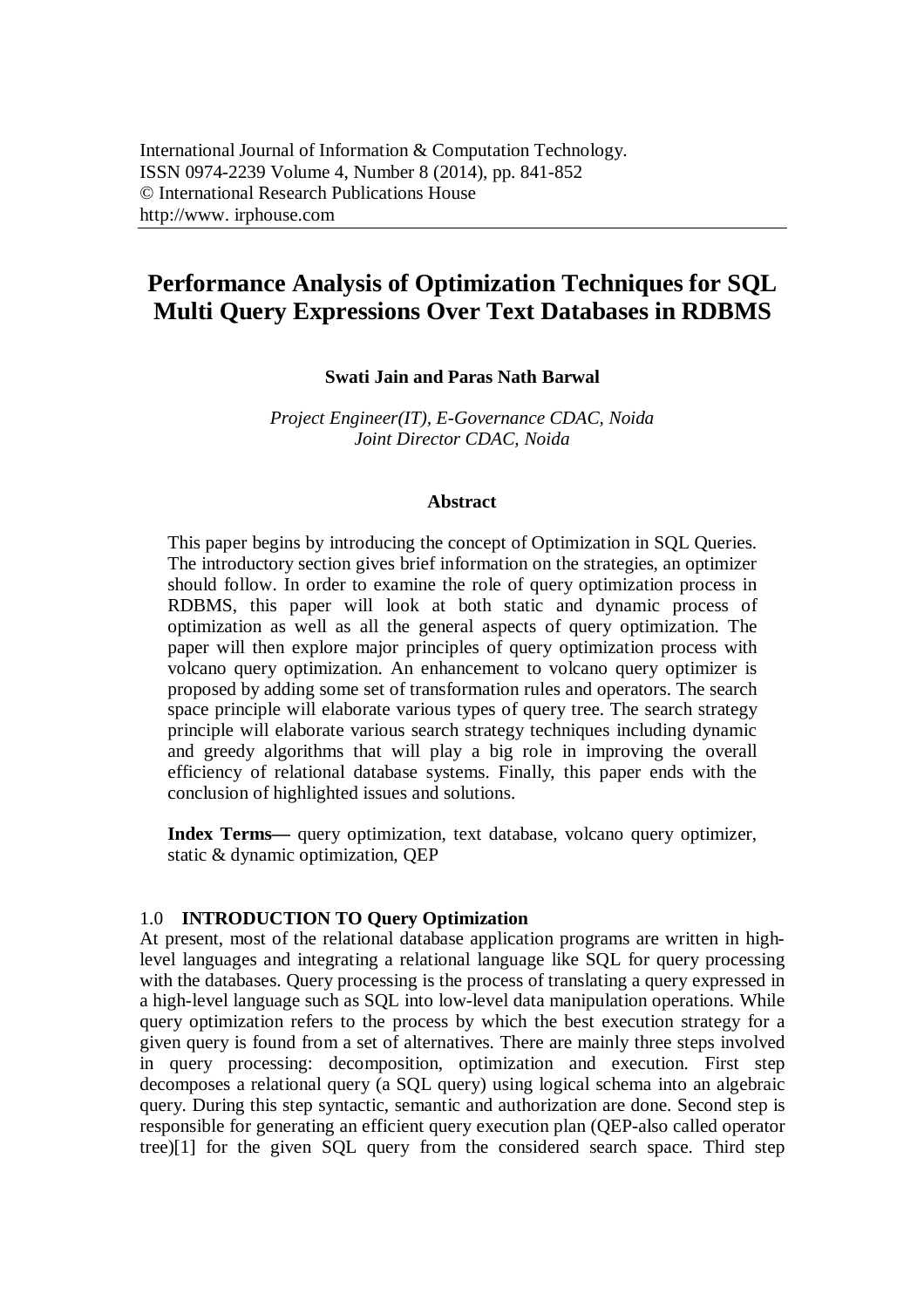implements QEP. Query optimization in relational database systems has been a traditional research problem. A number of algorithms for optimizing queries have been proposed [2, 3]. They are based on a variety of paradigm [4], and work well for the traditional relational model. However, a number of recent proposals which enhance Codd's [5] model require the modification of the existing algorithms to optimize the new set of queries that were not possible before.

There are two types of query optimization approaches [6]: static, and dynamic. Static approach consists of generating an optimal (or close to the optimal) execution plan, then executing it until the termination. All the methods, using this approach, suppose that the values of the parameters used (e.g. sizes of temporary relations, selectivity factors, availability of resources) to generate the execution plan are always valid during its execution. However, this hypothesis is often unwarranted. Indeed, the values of these parameters can become invalid during the execution due to several causes [7].

The execution plans generated by a static optimizer can be sub-optimal. As far as the dynamic optimization approach, it consists in modifying the suboptimal execution plans at run-time. The main motivations to introduce 'dynamicity' into query optimization [9], particularly during the resource allocation process, are based on: (i) willing to use information concerning the availability of resources, (ii) the exploitation of the relative quasi-exactness of parameter values, and (iii) the relaxation of certain too drastic and not realistic hypotheses in a dynamic context (e.g infinite memory).

Selecting the optimal execution strategy for a query is NP-hard in the number of relations [10]. For complex queries with many relations, this incurs a prohibitive optimization cost. Therefore, the actual objective of the optimizer is to find a strategy close to optimal solution. The selection of the optimal strategy generally requires the prediction of execution cost of the alternative candidate ordering prior to actually executing the query. The execution cost is expressed as a weighted combination of I/ O, CPU, and Communication costs [11].

The task of an optimizer is nontrivial since for a given SQL Query, there can be large number of possible operator trees:

- The algebraic representation of the given query can be transformed into many other logically equivalent algebraic representations: e.g.,  $Join(Join(A, B), C)=Join(Join(B, C), A)$
- For a given algebraic representation, there may be many operator trees that implement the algebraic expression, e.g., typically there are several join algorithms supported in a database system.

Query optimization can be viewed as a difficult search problem. In order to solve the problem, it is needed to provide:

- A space of plans (search space)
- A cost estimation technique so that a cost may be assigned to each plan in the search space. Intuitively, this is an estimation of the resources needed for the execution of the plan
- An enumeration algorithm that can search through the execution space.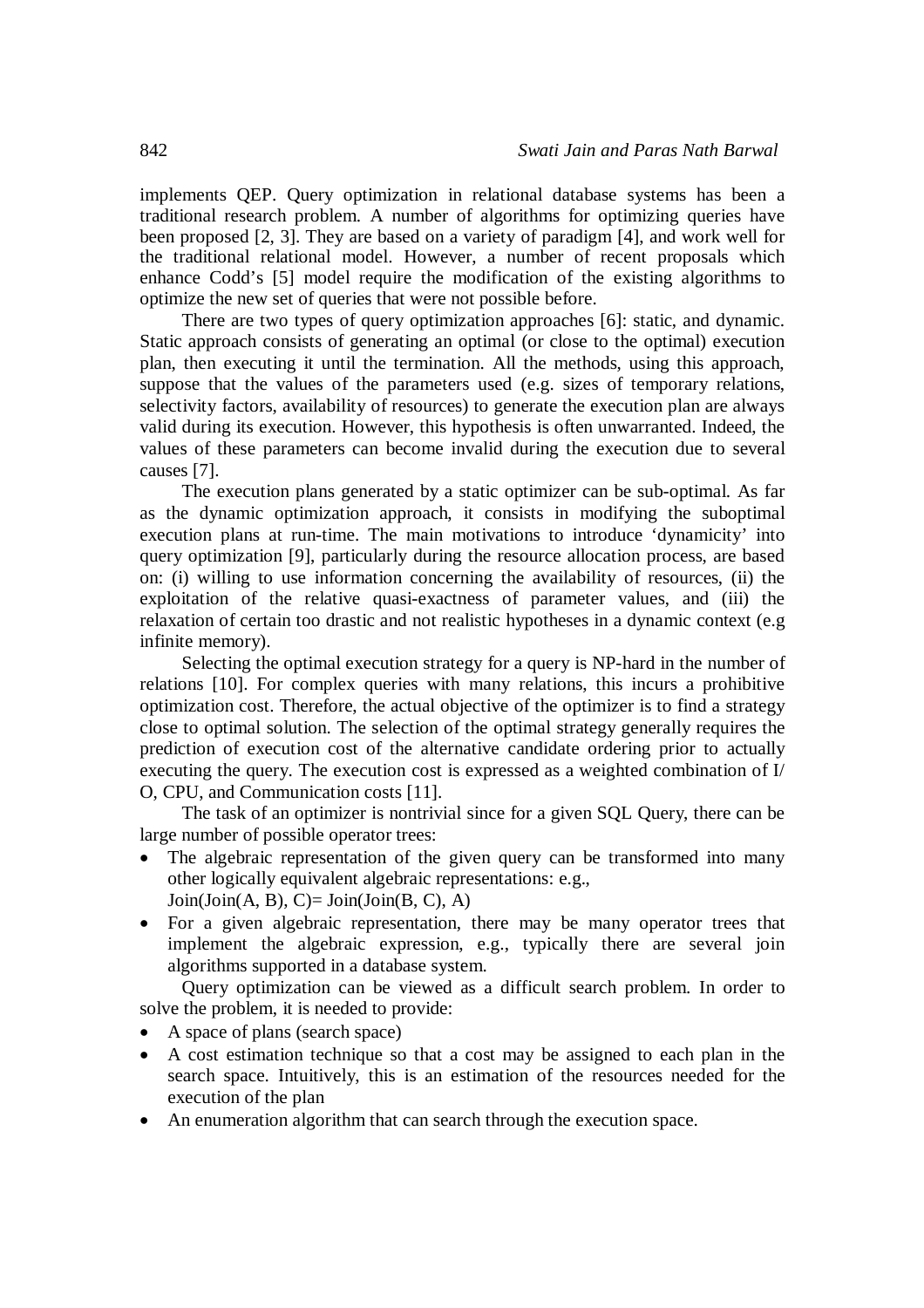A desirable optimizer is one where (1) the search space includes plans that have low cost (2) the costing technique is accurate (3) the enumeration algorithm is efficient. Each of these three tasks is nontrivial and that is why building a good optimizer is an enormous undertaking. Representative examples of extensible query optimizers include Starburst [12], Volcano [13], and OPT++ [14]. This paper reports a study to enhance the Volcano extensible query optimizer to support a relational algebra with temporal operators such as temporal join and aggregation.

New algorithms can be added to a DBMS via, e.g., user-defined routines in Informix [15] or PL/SQL procedures in Oracle, but these methods currently do not allow to define functions that take tables as arguments and return tables [16]; nor do they allow to specify transformation rules, cost formulas, and selectivity-estimation formulas for the new functions. Because of these limitations, a middleware component with query processing capabilities was introduced, which divides the query processing between itself and the underlying DBMS [17]. Intermediate relations can be moved between the middleware and the DBMS by the help of transfer operators.

To adequately divide the processing, the middleware has to take optimization decisions—for this purpose, we employ the Volcano extensible middleware optimizer. Use of a separate middleware optimizer allows us to take advantage of transformation rules and cost and selectivity-estimation formulas specific to the temporal operators. There are two main advantages of using Volcano Optimizer. The first is that Volcano has gained widespread acceptance in the industry as a state-ofthe-art optimizer; the optimizers of Microsoft SQL Server [18] and Tandem Server-Ware SQL Product [19] are based on Volcano. Secondly, the Volcano optimization framework is not dependent on the data model or on the execution model. This makes Volcano extensible to new data models. DBMS has its own optimizer; therefore, the middleware optimizer does not have to focus on optimizing query parts to be passed to the DBMS for evaluation.

This paper is outlined as follows. Section I provides the introduction to query optimization and also discuss briefly about the strategies, an optimizer should follow. Section 2, describe Volcano's architecture, including its search space generation and plan-search algorithms. Section 3 describes the enhancements to Volcano. The algebraic framework is described first, with a focus on the parts that posed challenges to Volcano. Then the modification to the search-space generation and plan-search algorithms of Volcano is described, then, the new set of transformation rules and operators has been proposed to work with volcano query optimizer. Various search strategies has also been introduced in this section. Section 4 evaluate Cost Model. Section 5 summarizes the paper with conclusion.

Study of decomposition & execution steps of query processing, is outside the scope of this paper.

## **2.0 Description of Volcano Optimizer**

Volcano optimizer is extensively used to optimize SQL queries. It optimizes queries in two stages. First, the optimizer generates the entire search space consisting of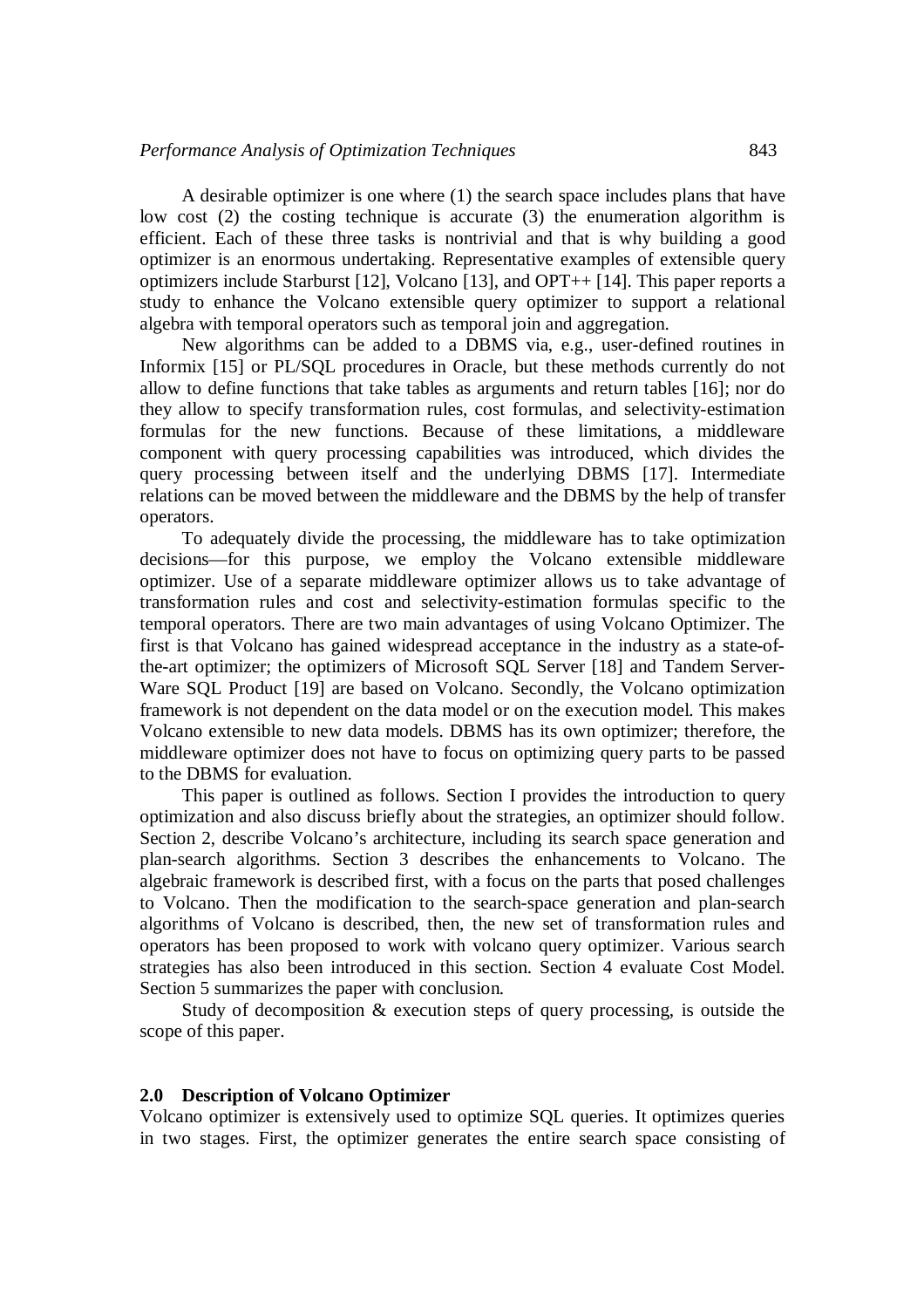logical expressions generated using the initial query plan (to which the query is mapped to) and the set of transformation rules. The search space is represented by a number of equivalence classes. An equivalence class may contain one or more logically equivalent expressions, also called elements; each of these includes an operator, its parameter (for example, predicates for the selection), and pointers to its inputs (which are also equivalence classes). Consider a simple example query, which performs a join on the EmpId attribute of POSITION and SALARY relations. It's one possible initial plan is shown in Figure 1(a) and its search space is shown in Figure 1(b).



**Figure 1:** Initial Query Plan

The elements of classes 1 and 2 represent logical expressions returning partial results of the query, i.e., the operators retrieving, respectively, the POSITION and SALARY relations. The elements of class 3 represent logical expressions returning the result of the complete query; either the first or the second element may be used. Essentially, the given search space represents only two plans which differ in the order of the join arguments.

During the second stage of Volcano's optimization process, the actual search for the best plan is performed. Here, the implementation rules are used to replace operators by algorithms, and the costs of diverse sub-plans are estimated. For the given query, the number of plans to be considered is greater than two, because the relations may be retrieved by using either full scan or index scan, and the join has several implementations, such as nested-loop, sort-merge, or index join. One possible evaluation plan is to scan both relations and perform a nested-loop join.

The following two sections describe the search-space generation and the plansearch algorithms in more detail.

#### **2.1 Stage One: Search-Space Generation**

The two main functions for the search-space generation are Generate and MatchRule. In these functions initially one element is created for each operator in the original query expression, and then Generate function is invoked on the top element. The Generate function repeatedly invokes the MatchRule function, which applies a transformation rule to the given element, choosing from the list of applicable rules that have not so far been applied to the element (as found by the FindMatchRule function in MatchRule). The application of a transformation rule in MatchRule may trigger the creation of new elements and classes; for each newly generated element,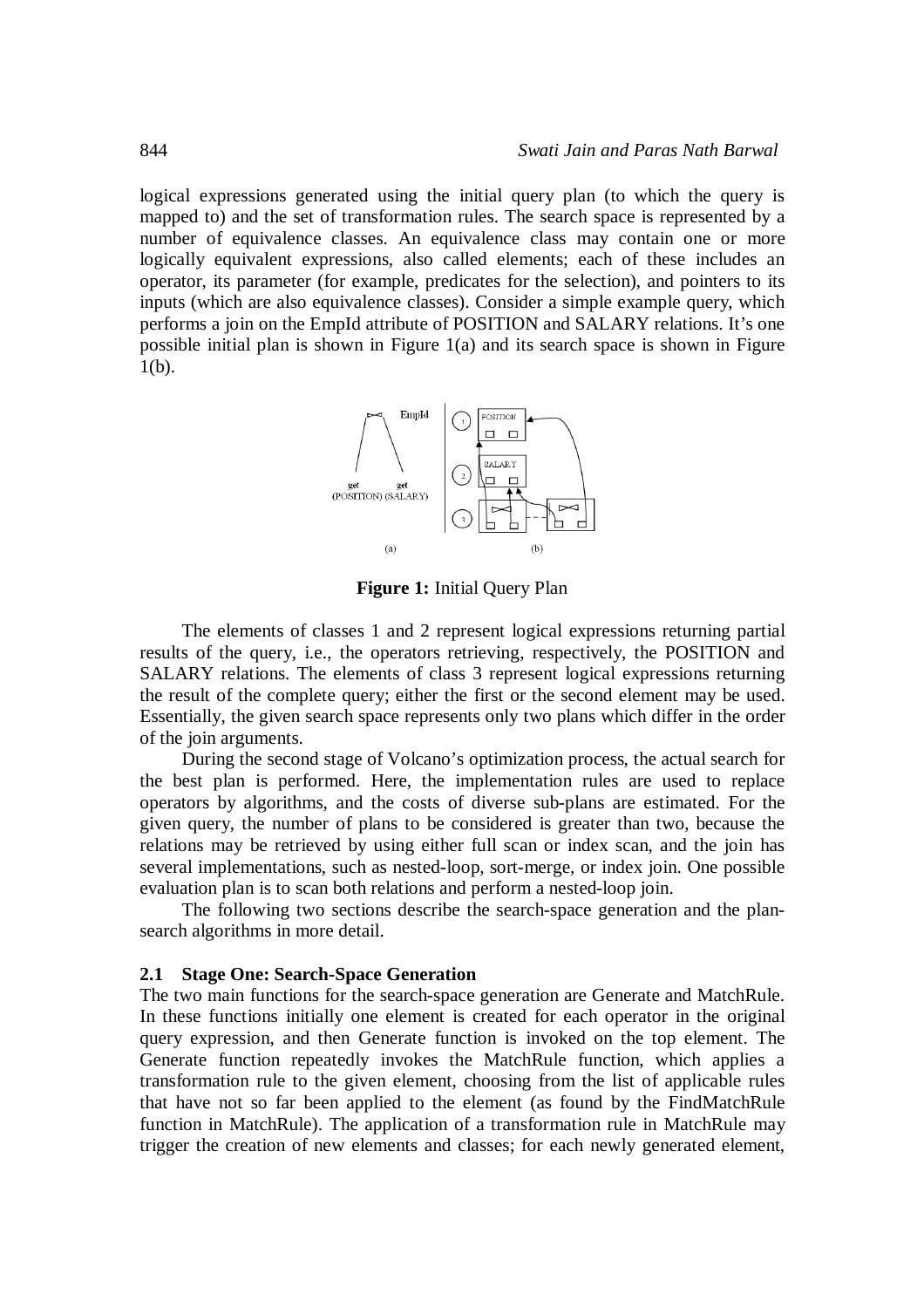the Generate function is invoked.

For the query in Figure 1(a), the search space is generated as follows. Initially, three elements representing the three query-tree operators are created (first elements of equivalence classes 1–3 in Figure 1(b)). Then, the Generate function is invoked for the first element of class 3, which, in turn, invokes Generate for the first elements of classes 1 and 2. The latter two Generate calls do not do anything because no rules apply to the elements of class 1 and 2. For the first element of class 3, however, the join commutativity rule is applied, and a second element pointing to switched join arguments is added to class 3. Then, the MatchRule function is invoked on the new element of class 3, but no new elements are generated: the join commutativity rule is applied again, but its resulting right-hand element already exists in the search space.

#### **2.2 Stage Two: Plan Search**

When searching for a plan, the Volcano optimizer employs dynamic programming in a top-down manner, and it uses two mutually recursive functions, FindBestPlan and Optimize.

First, the optimizer invokes the FindBestPlan function for the first element of the top equivalence class—e.g., class 3 in Figure 1(b)—and the cost limit infinity (the cost limit can be lower in subsequent calls to the function). If all elements of the class containing the argument element have already been optimized, no further optimization for the element is necessary: if the plan has been found and its cost is lower than the cost limit, it is returned, otherwise NULL is returned. However, if the optimization for the class has not been completed, the function is invoked.

The Optimize function for each algorithm implementing the top operator (in our case, join) recursively invokes the FindBestPlan function for the inputs of the algorithm. The RemainingCost argument is used to prune the search when it is clear that the search would not come up with a more efficient plan than the current one. If optimization of the inputs is successful, and if the found plan is the first for the equivalence class containing the argument element or it beats the cost of the existing best plan, it is saved along with its cost.

Once all algorithms are considered for the operator, the Optimize function invokes the FindBestPlan function for each equivalent logical expression (in our case, for the second element in equivalence class 3) and looks if it can find a better plan. In case a better plan is found, it is saved in memory as the best one. Once all elements of the input-element class are considered, the algorithm marks that the optimization of the class is completed.

#### **3.0 Enhancement of Volcano Optimizer**

The implementation of the algebra and its accompanying transformation rules introduces several concepts that did not exist previously in Volcano. We describe these new concepts in Section 3.1. Sections 3.2 and 3.3 concern the actual implementation and describe the modifications of the Volcano search-space generation and plan-search algorithms.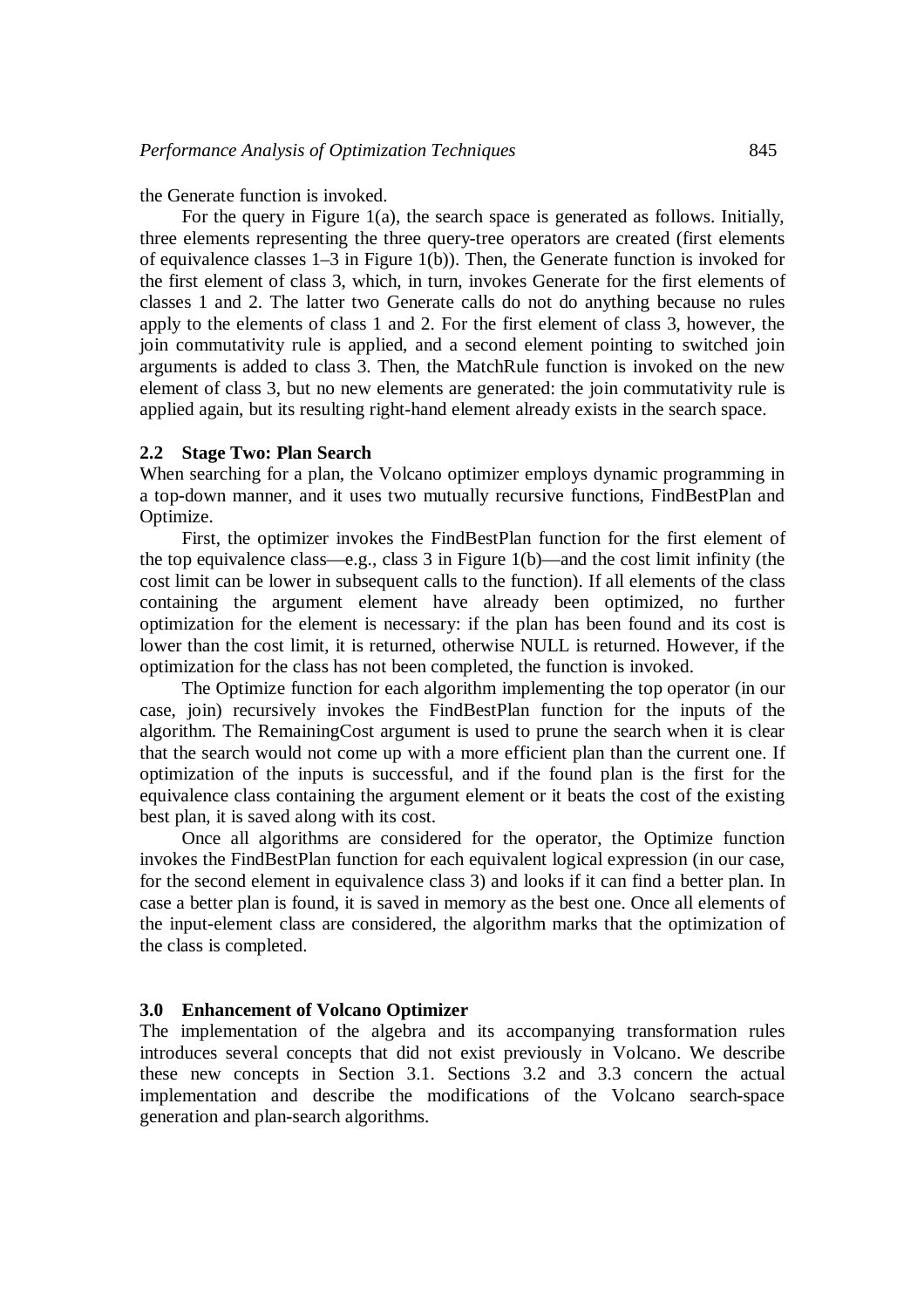### **3.1 Algebra and Transformation Rules**

First, we overview the architecture for which the algebra has been designed. Next, we describe the actual algebra, the accompanying transformation rules, and their applicability, focusing on the new concepts.

Architecture The temporally extended relational algebra has been designed for an architecture consisting of a middleware component and an underlying DBMS. Expensive temporal operations such as temporal aggregation do not have efficient algorithms in the DBMS, but can be evaluated efficiently by the middleware, which uses a cursor to access DBMS relations. Consequently, query processing is divided between the middleware and the DBMS; the main processing medium is still the DBMS, but the middleware is used when this can yield better performance.

#### **3.1.1 ALGEBRA**

This algebra is different from the conventional relational algebra in several aspects. First, it includes temporal operators such as temporal join and temporal aggregation. Next, it contains two transfer operators,  $T^M$  and  $T^D$ , that allow to partition the query processing between the middleware and the underlying DBMS. The  $T^M$  operator transfers a relation from the DBMS to the middleware, and the  $T<sup>D</sup>$  operator performs the opposite. Finally, the algebra provides a consistent handling of duplicates and order at logical level, by treating duplicate elimination and sorting as other logical operators and by introducing six types of equivalences between relations.

Figure 4 shows two temporal relations (relations having two attributes that encode a time period), POSITION and SALARY. We assume a closed-open representation for time periods and assume the time values for T1 and T2 denote months during some year. For example, Tom was occupying position Pos1 from February to August (not including the latter).

**POSITION**

| PUSLLIUN |        |          |                |        |                   |            |    |                |   |    |                |
|----------|--------|----------|----------------|--------|-------------------|------------|----|----------------|---|----|----------------|
|          | Pos Id |          | EmpId          |        | EmpName           |            | T1 | T <sub>2</sub> |   |    |                |
|          | Pos1   |          |                |        | Tom               |            | 2  | 8              |   |    |                |
|          | Pos2   |          | 2              |        | Jane              |            |    | 3              | 8 |    |                |
|          |        |          |                |        | <b>SALARY</b>     |            |    |                |   |    |                |
|          |        |          | Emp Id         | Amount |                   |            | T1 | T2             |   |    |                |
|          |        |          |                |        | 100K              |            | 2  | 6              |   |    |                |
|          |        |          |                |        | 120K              |            | 6  | 9              |   |    |                |
|          |        |          | $\overline{2}$ | 110K   |                   |            | 3  | 8              |   |    |                |
|          |        |          |                |        | <b>RESULT-SET</b> |            |    |                |   |    |                |
| Emp Id   |        | Emp Name |                |        | Pos Id            | Amount (K) |    |                |   | T1 | T <sub>2</sub> |
|          |        | Tom      |                |        | Pos <sub>1</sub>  | 100        |    |                | 2 | 6  |                |
| 1        |        | Tom      |                |        | Pos1              | 120        |    |                | 6 | 8  |                |
| 2        |        | Jane     |                |        | Pos2              | 110        |    |                |   | 3  | 8              |

**Figure 4:** Relations POSITION, SALARY and the Result Set of Temporal Join.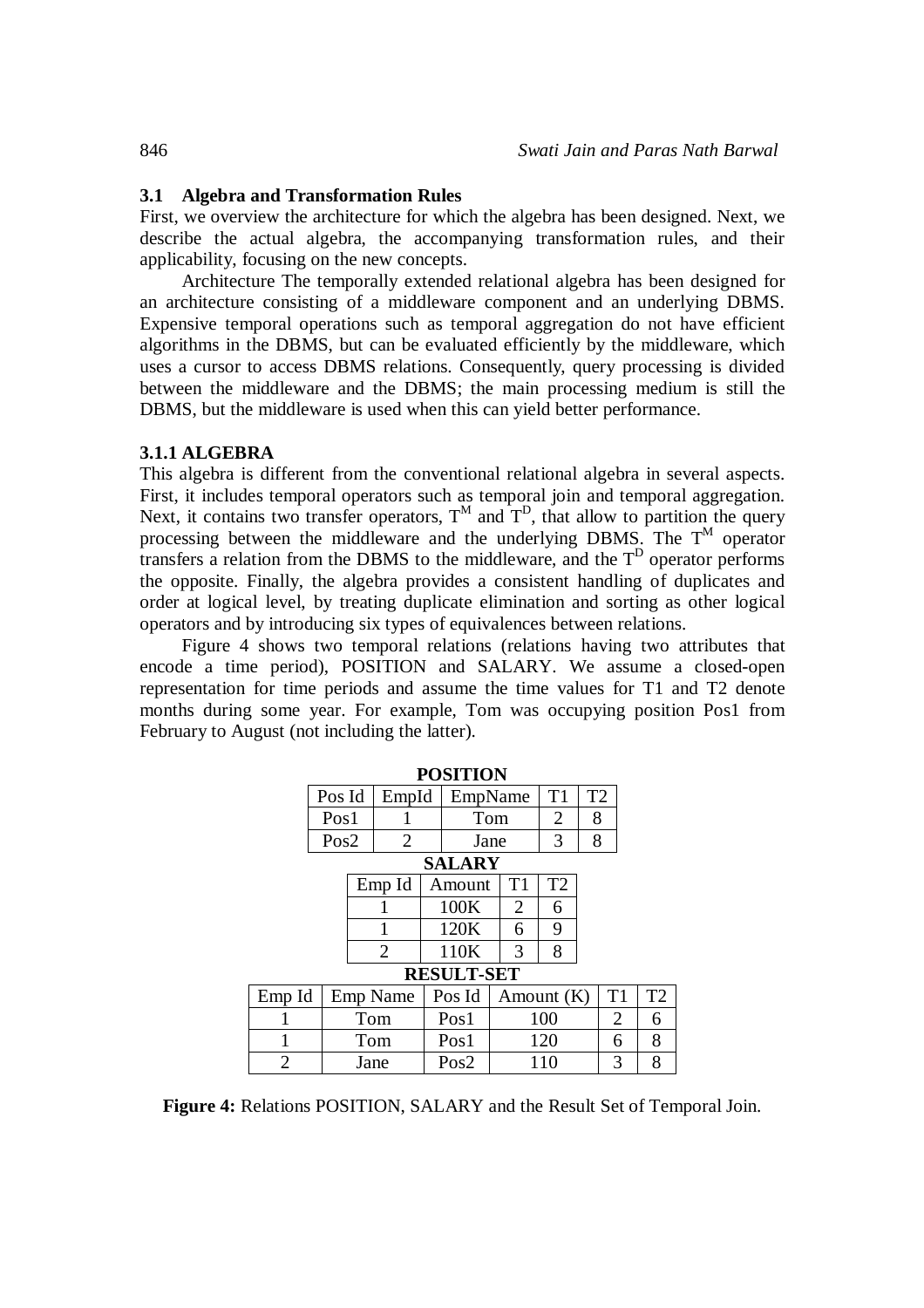A temporal join is a regular join, but with a selection on the time attributes, ensuring that the joined tuples have overlapping time periods; Figure 4 shows the result of temporal join on the EmpId attribute of the POSITION and the SALARY relations.

# **3.1.2 Transformation Rules :**

Six types of equivalences lead to six types of transformation rules, since a transformation rule may satisfy several of the six equivalences. Let us consider two rules for temporal join, T (regular join, but with a selection on the time attributes, ensuring that the joined tuples have overlapping time periods). For a given rule, we always specify the strongest equivalence type that holds; the ordering of equivalence types is given in Figure 5. The another rule exploits the fact that all temporal join algorithms in the middleware retain the sorting of their left arguments.



**Figure 5:** Ordering of Equivalence Types

### **3.2 The Search Strategy**

One central component of a query optimizer is its search strategy or enumeration algorithm. The enumeration algorithm of the optimizer determines which plans to enumerate, and classically is based on dynamic programming.

There are basically two approaches to solve this problem. The first approach is the deterministic strategies that are proceeded by building plans, starting form base relations, joining one more relation at each step till the complete plans are obtained. When constructing QEPs through dynamic programming, equivalent partial plans are constructed and compared on some cost model. To reduce the optimization cost, partial plans that are not likely to lead to the optimal plan are pruned (discarded) as soon as possible, and the cheaper partial plans are retained and used to construct the full plan. A greedy strategy builds only one such plan using depth-first search, while dynamic programming builds all possible plans breadth-first. The other approach is the randomized strategies that concentrate on searching the optimal solution around some particular points. They do not guarantee that the optimal plan is obtained, but avoid the high cost of optimization, in terms of memory and time consumption [20].

### **3.2.1 Deterministic Strategies**

In this section, the basic deterministic strategies, i. e. dynamic programming and greedy algorithm will be discussed as well as a brief discussion of a combination approach of both algorithms.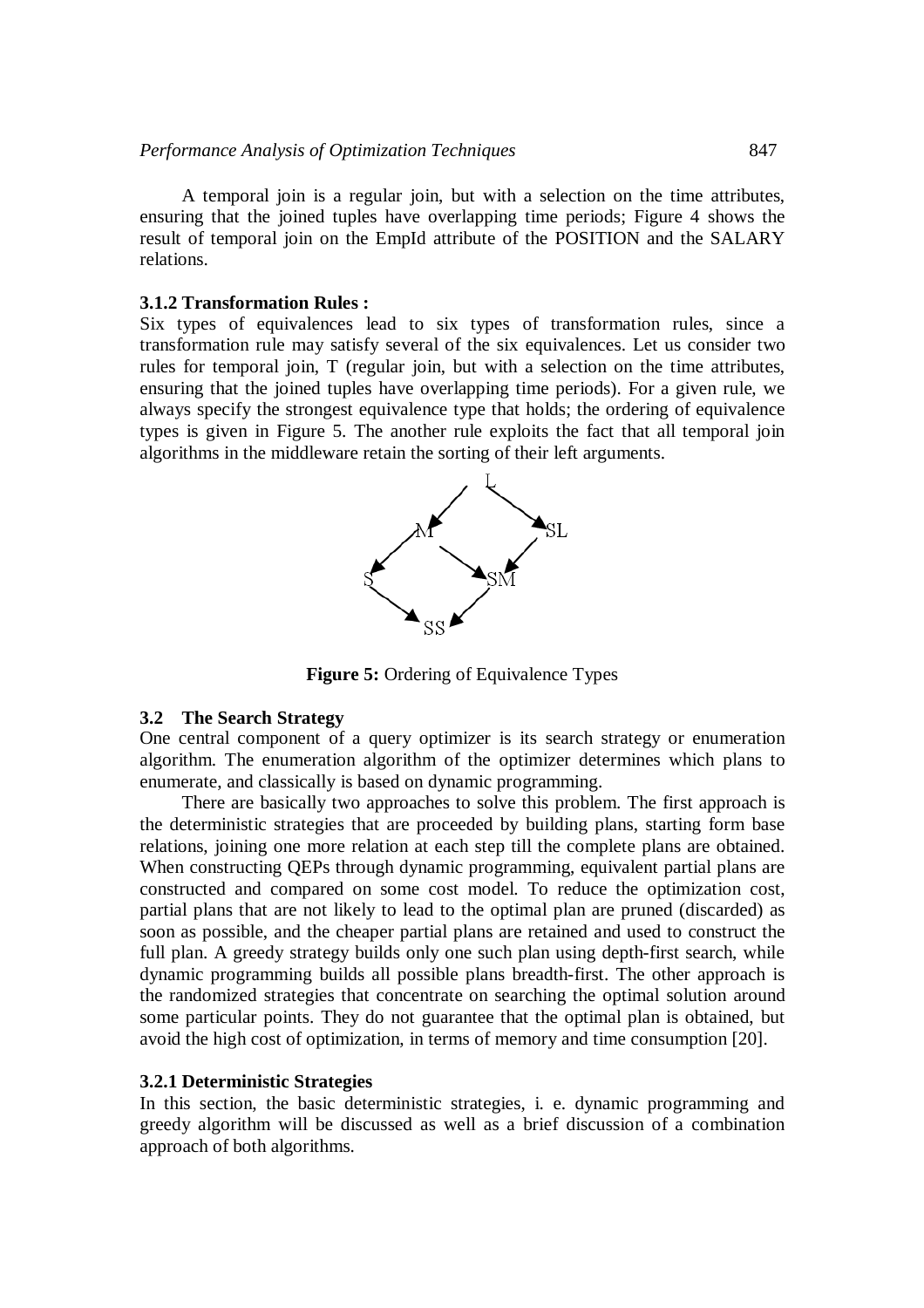## **3.2.1.1 Dynamic Programming**

This algorithm is pioneered in IBM's System R project [21] and it is used in almost all commercial database products [22]. The basic dynamic programming for query optimization as presented in [8]. It works in bottom-up way by building more complex sub-plans from simpler sub-plans until the complete plan is constructed. In the first phase, the algorithm builds access plan for every table in the query. Typically, there are several different access plans for a relation (table). If relation A, for instance, is replicated at sites S1 and S2, the algorithm would enumerate tablescan (A, S1) and table-scan (A, S2) as alternative access plans for table A. In the second phase, the algorithm enumerates all two-way join plans using the access plans as building blocks. Again, the algorithm would enumerate alternative join plans for all relevant sites; i. e. consider carrying out joins with A at S1 and S2. Next, the algorithm builds three-way join plans, using access-plans and two-way join plans as building blocks. The algorithm continues in this way until it has enumerated all n-way join plans. In the third phase, the n-way join plans are massaged by the finalizePlans function so that they become complete plans for the query;

In DBMS, neither table-scan (A, S1) nor table-scan (A, S2) may be immediately pruned in order to guarantee that the optimizer finds a good plan. Both plans do the same work, but they produce their result at different sites. Even if table-scan (A, S1) is cheaper than table-scan (A, S2), it must be kept because it might be a building block of the overall optimal plan if, for instance, the query results are to be presented at S2. Only if the cost of table-scan (A, S1) plus the cost of shipping A from S1 to S2 is lower than the cost of table-scan (A, S2), table-scan (A, S2) is pruned.

Lanzelotte et al. [20] addressed an important issue, i.e. which plans are equivalent in order to prune the expensive ones? At first glance, equivalent partial plans are those that produce the same result (tuples). In fact, the order of resulting tuples is important equivalence criterion. The reason is that in the presence of sortmerge join; a partial with a high cost could lead to a better plan, if a sort operation could be avoided. The researchers made some experiments showing that dynamic programming performs better than a randomize strategy for queries with small number of relations, but this situation is inverted when the query has 7 relations or more.

## **3.2.1.2 Greedy Algorithm**

As an alternative to dynamic programming, greedy algorithms have been proposed. These greedy algorithms run much faster than dynamic programming, but they typically produce worse plans [23]. Just like dynamic programming, this greedy algorithm has three phases and constructs plans in a bottom-up way. It makes use of the same accessPlans, joinPlans, and finalizePlans functions in order to generate plans. However, in the second phase this greedy algorithm carries out a very simple and rigorous selection of the join order. With every iteration of the greedy loop, this algorithm applies a plan evaluation function, in order to select the next best join. Obviously, the quality of the plans produced by this algorithm strongly depends on the plan evaluation function [9].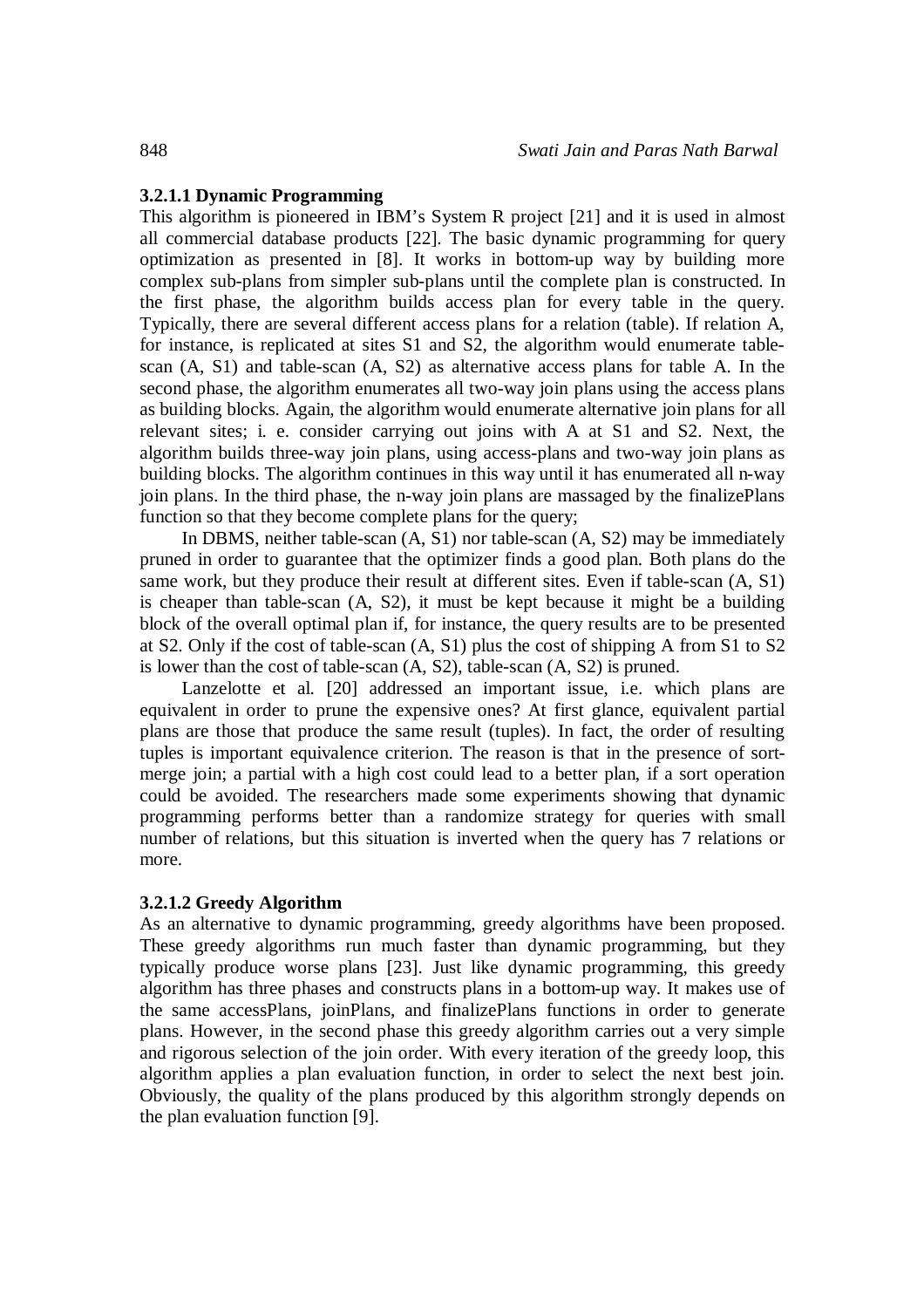#### **4.0 Cost Model**

Lanzelotte, Valduriez, and Zait [12] introduced a cost model that captures all aspects of parallelism and scheduling. They define the cost estimate of a QEP containing only join nodes. All formulas given below compute response time and they simply refer to it by cost. In addition to the traditional assumptions, uniform distribution of values and independence of attributes, they also assume that tuples of a relation are uniformly partitioned among nodes of different homes, and there is no overlap between nodes of different homes, although several relations may share the same home.

In the following, R refers to a base relation of the physical schema, and N to the operation captured by QEP node. P denotes, in the same time, a QEP and the transient relation produced by that QEP. The parameters, database schema or system parameters used in the cost model are shown in Table 1

An optimal execution of the join operation requires each operand to be partitioned the same way. For example, if p and q are both partitioned on n nodes using the same function on the join attribute, the operation join( $p$ ,  $q$ ) is equivalent to the union of n parallel operations join(pi, qi), with  $I = 1, ..., n$ . If the above mentioned condition is not satisfied, parallel join algorithm attempt to make such condition available by recognizing the relations, i. e. dynamically repartitioning the tuples of the operand relations on the nodes using the same function on the join attribute.

| card(R)  | Number of tuples in relation R   |  |  |  |  |  |
|----------|----------------------------------|--|--|--|--|--|
| width(R) | Size of one tuple of relation R  |  |  |  |  |  |
| cpu      | CPU speed                        |  |  |  |  |  |
| network  | Network speed                    |  |  |  |  |  |
| packet   | The size of packet               |  |  |  |  |  |
| Send     | The time for a send operation    |  |  |  |  |  |
| receive  | The time for a receive operation |  |  |  |  |  |

Table 1: Cost model parameters.

First, estimate the cost of partitioning an operand relation R. Obviously, if the relation is appropriately partitioned, this cost is 0. Let # source be the number of nodes over which R is partitioned, and # dest be the number of nodes of the destination home. Each source node contains  $card(R)/#$  source tuples. Thus it will send card(R)  $*$  width(R)/ (n  $*$  packet) packets. If we assume that tuples will be uniformly distributed on destination nodes, then each node will receive card(R)/  $\#$ dest tuples, and thus will process card  $(R)$  \* width $(R)$   $(m$  \* packet) incoming packets. Since a destination node starts processing only when first packet arrives, the cost of repartitioning R on # dest nodes is:

cost (part(R)) = max((card(R) \* width(R)/ (# source \* packet)) \* send, (card(R) )\* width(R)/ (# dest \* packet)) \* receive + send + packet/ network)

The cost of joining tuples of p and q, where p and q are, respectively, the pipelined and stored operands of the join operation, is: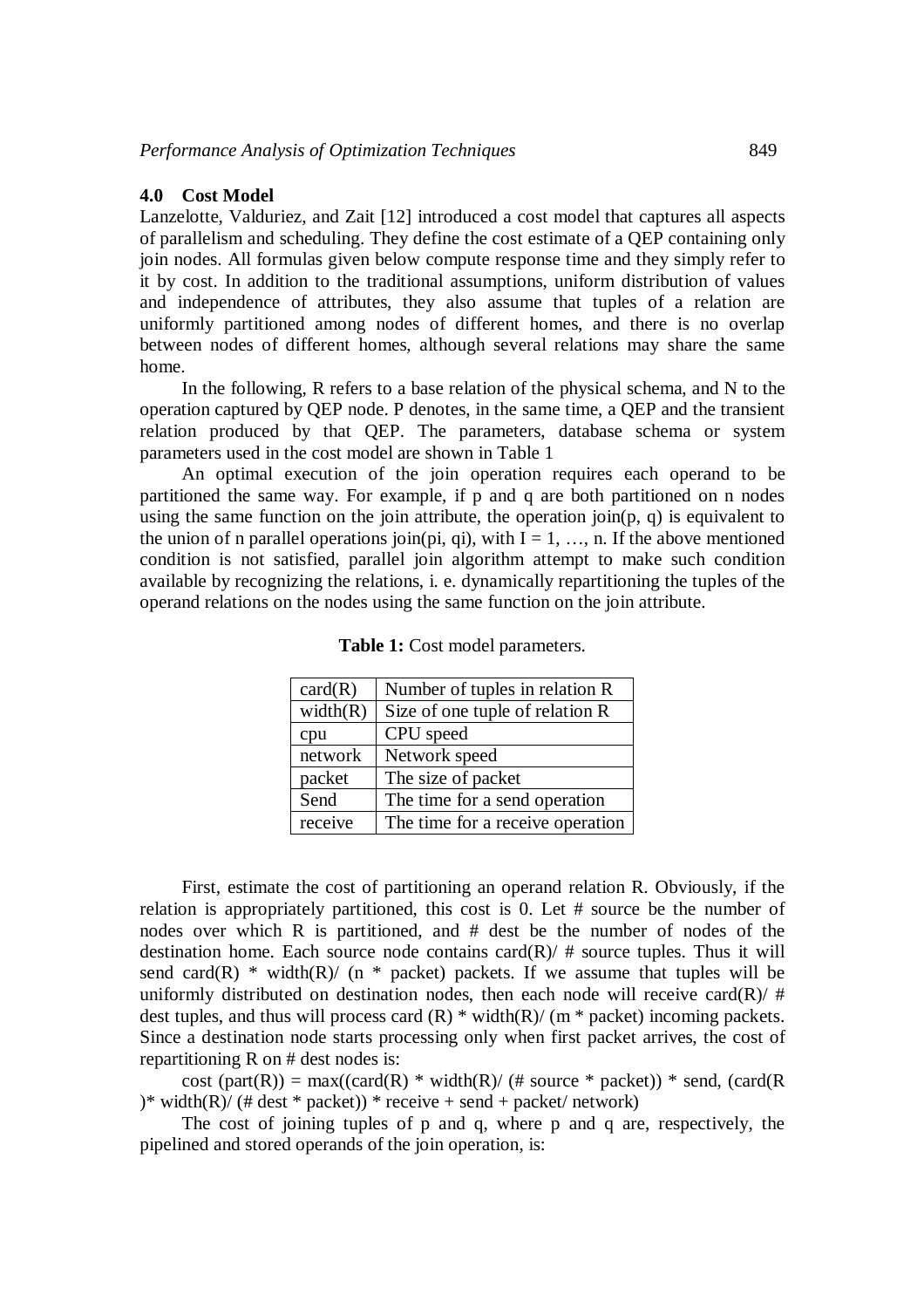cost  $(join(p, q)) = max(costalg (join(p, q)), cost(part(p))) + cost(part(q)).$ where  $\text{costalg}(i\text{oin}(p, q))$  is the cost to process the join at one node. It depends on the join algorithm used. The partitioning of p is performed simultaneously to the join processing, after the repartitioning of q has completed.

#### **5.0 Conclusions**

We have studied the problem of distributed query optimization. We focus on the major optimization issues being addressed in distributed databases. We have seen that a query optimizer is mainly consists of three components: The search space, the search strategy, and the cost model. Different kinds of search spaces are discussed with different schedules. Search strategies, the central part of the optimizer, can be seen as two classes. We have shown that all published algorithms of the first class, i. e. deterministic strategies, have exponential time and space complexity and are guaranteed to find the optimal plan. Whereas, the big advantage of the algorithms of the second class, i. e. randomized algorithms, is that they have constant space overhead. Typically, randomized algorithms are slower than heuristics and dynamic programming for simpler queries but this is inverted for large queries. Randomized strategies do not guarantee to find the optimal plan. Some cost models are discussed and the basic parameters for parallel environment are shown.

#### **REFERENCES**

- [1] Graefe, G.: Query Evaluation Techniques for Large Databases. ACM Computing Survey 25(2), 73–170 (1993)
- [2] Selinger, P. et al., "Access Path Selection in a Relational Database Management System, " Proc. ACM-SIGMOD Conference on Management of Data, 1979.
- [3] Wong, E., and Youssefi, K., "Decomposition-A strategy for query processing, " ACM Trans. on Database Systems, Sept. 1976
- [4] Jarke, M., and Koch, J., "Query Optimization in Database Systems, " ACM Computing Surveys, June 1984.
- [5] Codd, E.F., "A Relational Model of Data for Large Shared Data Banks, " Comm. Of ACM, June 1970.
- [6] Cole, R.L., Graefe, G.: Optimization of dynamic query evaluation plans. In: Proc. of the 1994 ACM SIGMOD, vol. 24, pp. 150–160. ACM Press, New York (1994)
- [7] Morvan, F., Hameurlain, A.: Dynamic Query Optimization: Towards Decentralized Methods. Intl. Jour. of Intelligent Information and Database Systems (to appear, 2009) Morvan, F., Hameurlain, A.: Dynamic Query Optimization: Towards Decentralized Methods. Intl. Jour. of Intelligent Information and Database Systems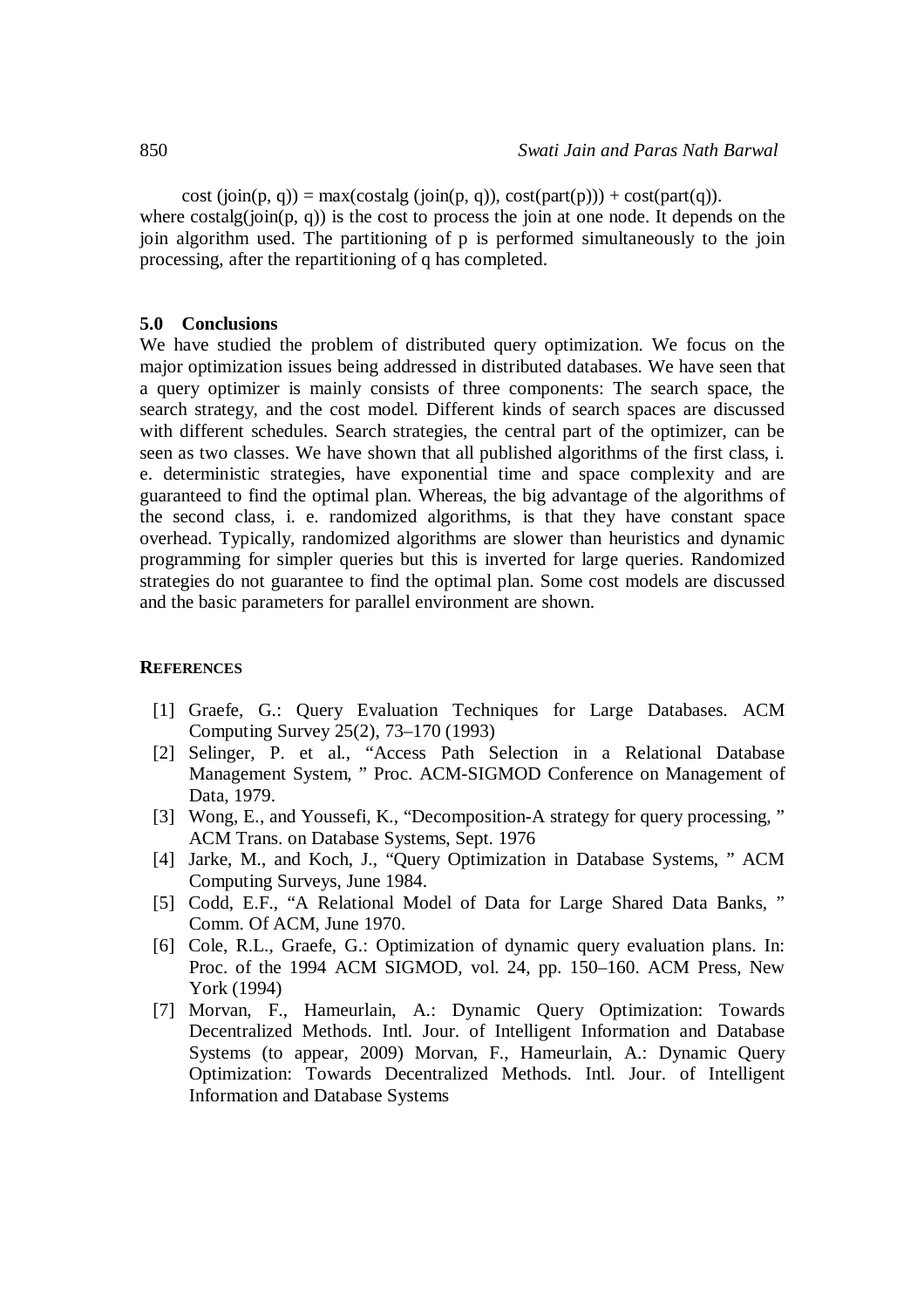- [8] Ioannidis, Y.E., Christodoulakis, S.: On the Propagation of Errors in the Size of Join Results. In: Proc. of the ACM SIGMOD Intl. Conf. on Management of Data, pp. 268–277. ACM Press, New York (1991)
- [9] Cole, R.L., Graefe, G.: Optimization of dynamic query evaluation plans. In: Proc. of the 1994 ACM SIGMOD, vol. 24, pp. 150–160. ACM Press, New York (1994)
- [10] Ibraraki T. and Kameda T. "Optimal Nesting for Computing N-Relational Joins, " ACM Transactions on Database Systems, vol. 9, no. 3, pp. 482-502, 1984.
- [11] Oszu M. T. and Valduriez P., Principles of Distributed Database Systems, Prentice Hall International, NJ, 1999
- [12] L. M. Haas, W. Chang, G. M. Lohman, J. McPherson, P. F. Wilms, G. Lapis, B. G. Lindsay, H. Pirahesh, M. J. Carey, and E. J. Shekita. Starburst Mid-Flight: As the Dust Clears. IEEE TKDE, 2(1):143–160 (1990).
- [13] G. Graefe and W. J. McKenna. The Volcano Optimizer Generator: Extensibility and Efficient Search. In Proceedings of IEEE ICDE, Vienna, Austria, pp. 209–218 (1993).
- [14] N. Kabra and D. J. DeWitt. OPT++: An Object-Oriented Implementation for Extensible Database Query Optimization. VLDB Journal, 8(1):55–78 (1999).
- [15] R. Bliujute, S. Saltenis, G. Slivinskas, and C. S. Jensen. Developing a DataBlade for a New Index In Proceedings of IEEE ICDE, Sydney, Australia, pp. 314–323 (1999).
- [16] M. Jaedicke and B. Mitschang. User-Defined Table Operators: Enhancing Extensibility for ORDBMS. In Proceedings of VLDB, Edinburgh, Scotland, pp. 494-505 (1999)
- [17] G. Slivinskas, C. S. Jensen, and R. T. Snodgrass. Adaptable Query Optimization and Evaluation in Temporal Middleware. In Proceedings of ACM SIGMOD, pp. 127–138 (2001)
- [18] GRAEFE, G. The Cascades Framework for Query Optimization. Data Engineering Bulletin 18, 3 (1995).
- [19] CELIS, P. The Query Optimizer in Tandem's new Server-Ware SQL Product. In Intl. Conf. Very Large Databases (1996).
- [20] Lanzelotte R. S. G., Valduriez P., Zait M., and Ziane M., "Industrial-Strength" Parallel Query Optimization: Issues and Lessons, " Information Systems, vol. 19, no. 4, pp. 311-330, 1994.
- [21] GRAEFE, G. Query Evaluation Techniques for Large Databases. ACM Computing Surveys 25, 2 (1993).
- [22] GRIFFIN, T., AND LIBKIN, L. Incremental maintenance of views with duplicates. In ACM SIGMOD Intl. Conf. on Management of Data (1995).
- [23] GRAEFE, G., AND MCKENNA, W. J. The Volcano Optimizer Generator: Extensibility and Efficient Search. In Intl. Conf. on Data Engineering (1993)